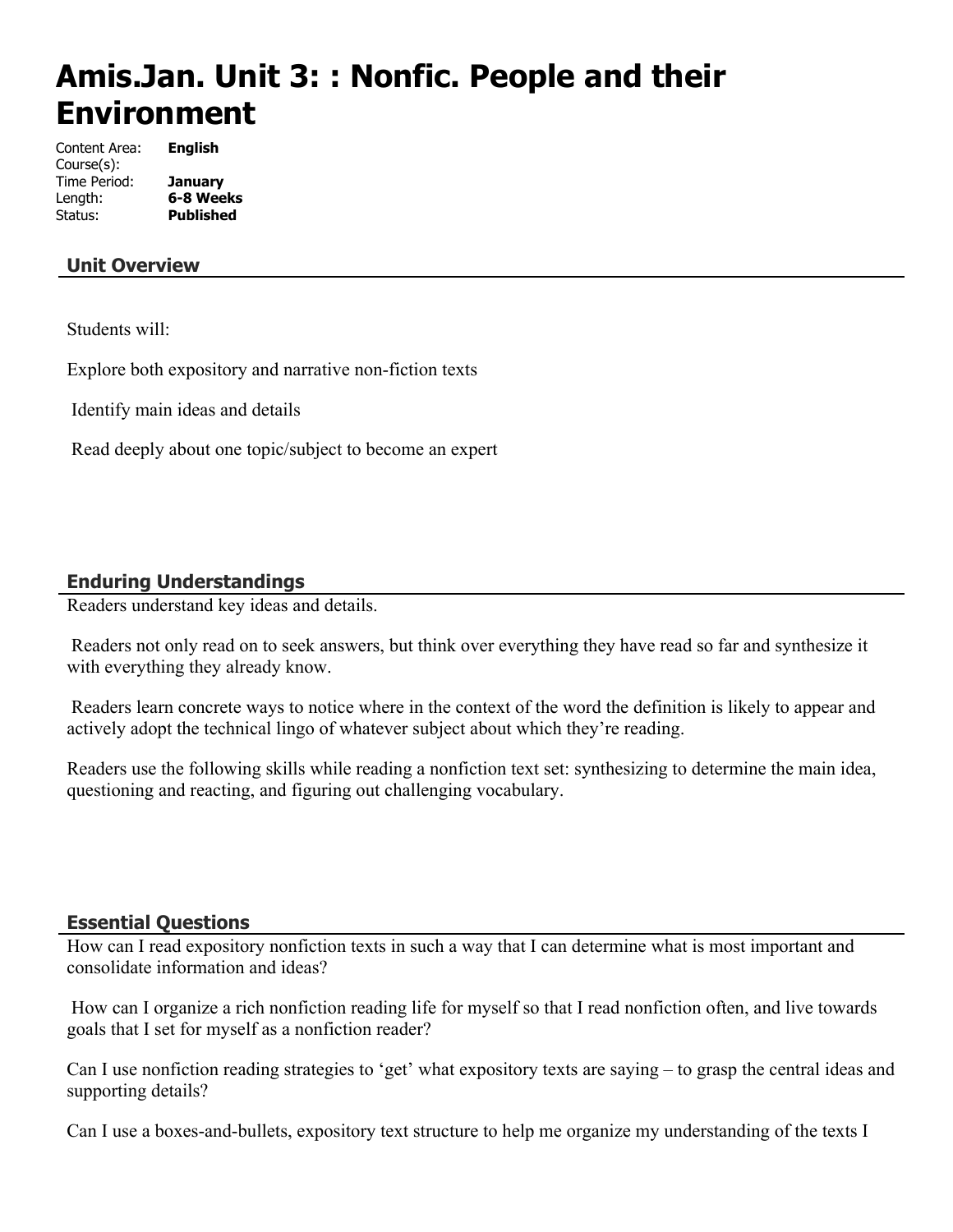#### read?

 Even though my mind will often be full of all that I have learned while reading, can I leave space in my mind, and time in my reading to grow ideas about the content?

Can I push my thinking so that I elaborate on those ideas?

# **Instructional Strategies & Learning Activities**

Shared reading:

RL 3.1, 3.3, 3.5, 3.6 3.7

RI 3.1-3.3, 3.5, 3.7-3.9

SL 3.1-3.6

**Unit 3 Theme:** People & Their Environment Around the World

### **Focus skills:**

\*Develop questions to ask and answer about a given fiction and non fiction text

\*Cite text to answer questions

\*Identify character traits, feelings and motivations

\*Determine how a character's action effects the events in the story

\*Refer to parts of the story when answering a question

\*Distinguish a separate point of view from that of the narrator/characters

\*Use illustrations to learn more about a

text

- \* Identify and explore the characteristics of nonfiction text
- \*Determine the main idea and supporting details
- \*Determine the sequence of events and those event's causes/effects
- \* Use nonfiction text features to locate information

\*Compare and Contrast important point in two texts on the same topic.

\*Come to a discussion prepared, ready to follow rules, able to ask and answer questions and explain own ideas.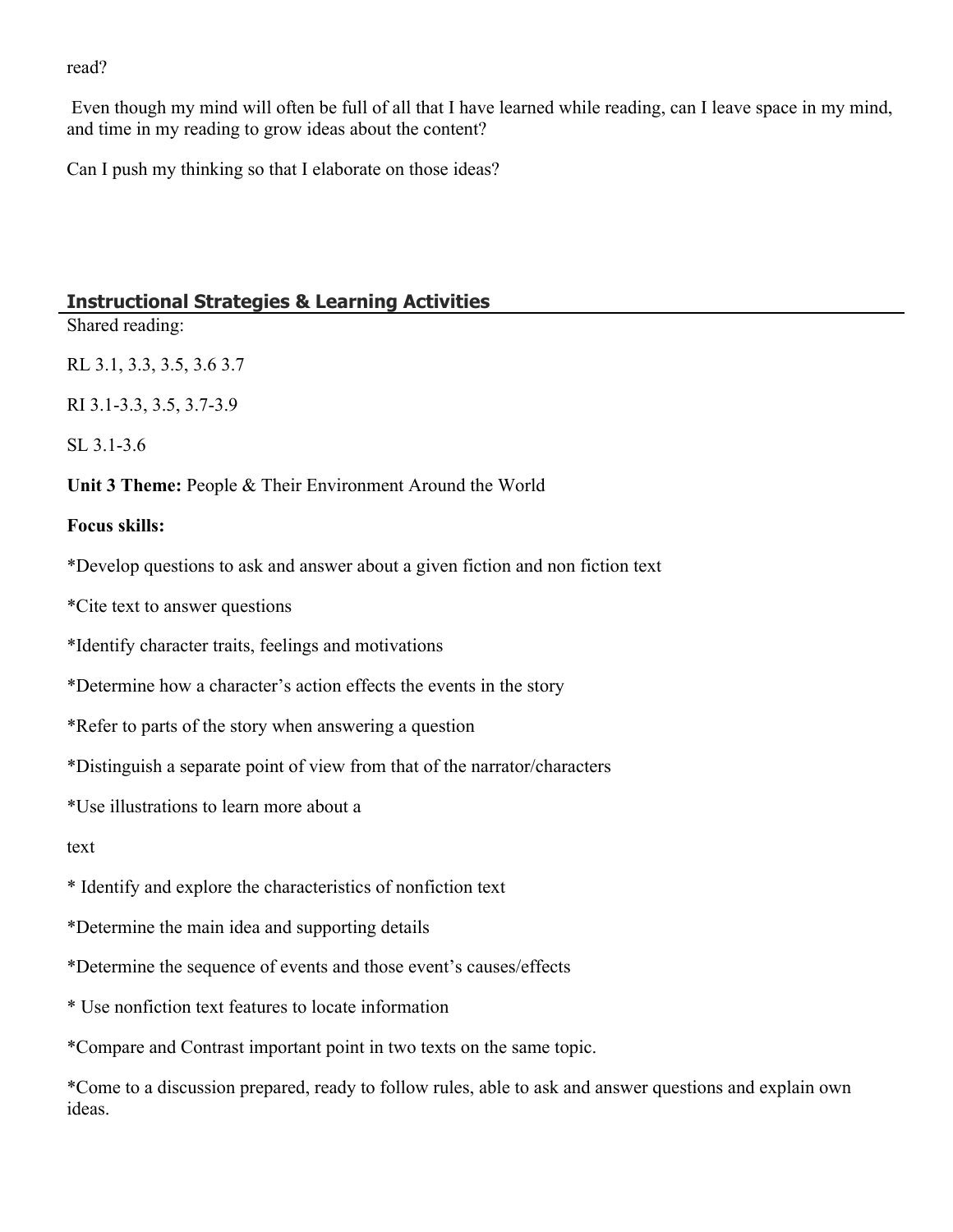\*Report on a topic, demonstrating fluid reading

\*Speak in complete sentences and appropriate English when reporting

### **Literature Text Suggestions:**

Assorted Country Books Assorted Holiday Culture Books Assorted Monarch Books

### **Extended Text:**

If you were at the First Thanksgiving Orphan of Ellis Island

#### **Cross Curri**

**cular Topics:** 

Migration

Math Calculations

Estimating Time Zone Travel

Map Skills

Government

Immigration

Citizenship

Current Events

Guided Reading:

RL 3.1, 3.3, 3.5, 3.6 3.7

RI 3.1-3.3, 3.5, 3.7-3.9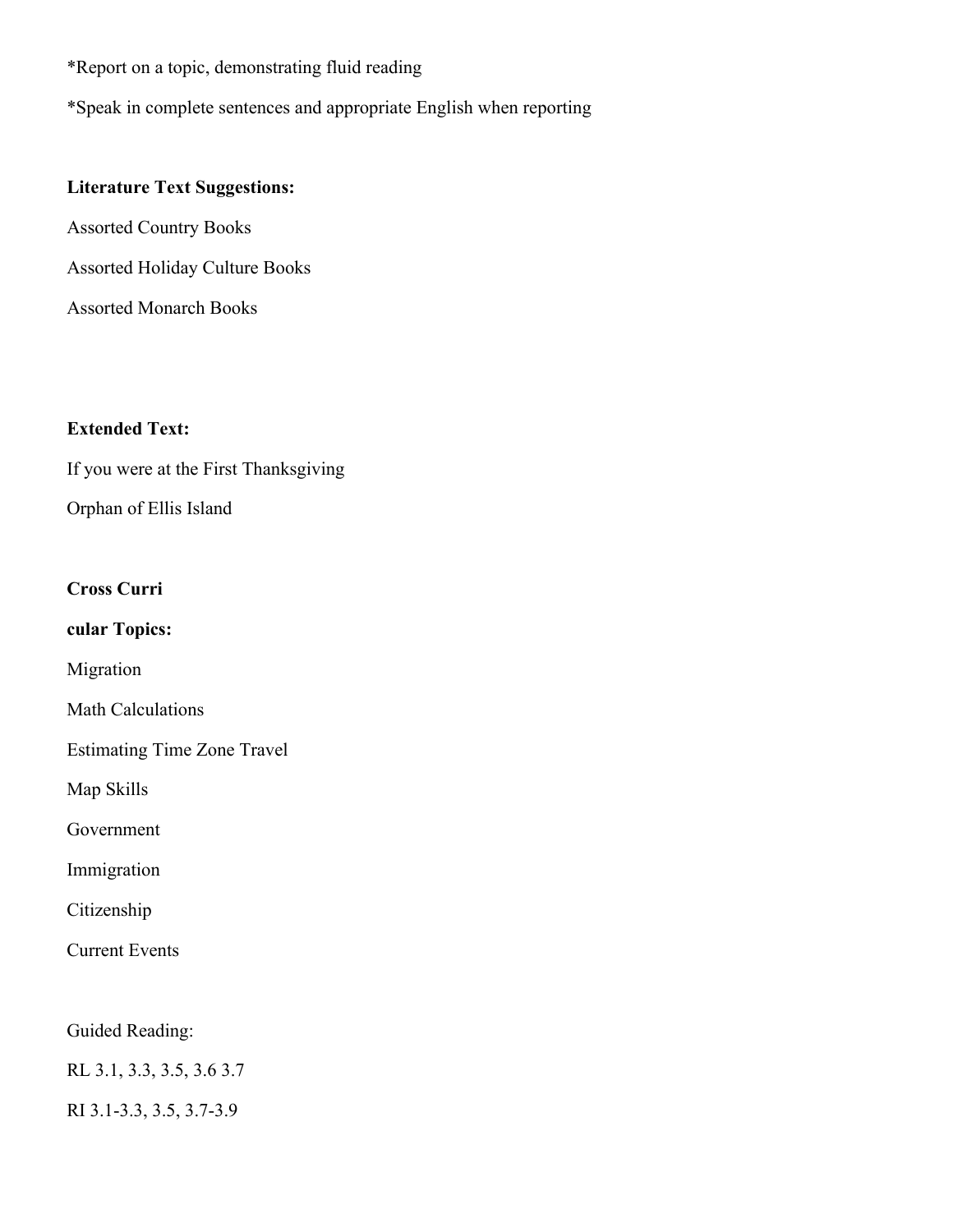SL 3.1-3.3

RF: 3.4

Students will be flexibly grouped in small guided reading groups according to level and/or by needed skill.

Done on a daily basis:

-Meet with 2-3 groups

- Independent Reading

- Teaching Strategies (See standards)

Teacher will assess students using Standards Based Checklist, On Demand Data and Independent Reading Level

Word Study:

L 3.4 a, d

# **Unit 3: Vocabulary Acquisition and Use**

### **Focus Skills:**

 $\Box$  Determine meaning of unknown words based on grade 3 reading and content

 $\Box$  Use sentence-level context as a clue to the meaning of a word or phrase.

# **Focus Language skills:**

\*Use abstract nouns

\*Ensure subject-verb and pronoun antecedent agreement

\*Form and use comparative and superlative adjectives

\*Use comma in addresses

\*Consult reference materials, including dictionaries, as needed and check spelling and a meaning of words

\*Use knowledge of language when writing and speaking

\*Acquire and accurately use grade-appropriate words and phrases

# **Integration of Career Readiness, Life Literacies and Key Skills**

Students will be exposed to different career choices through the nonfiction text selections.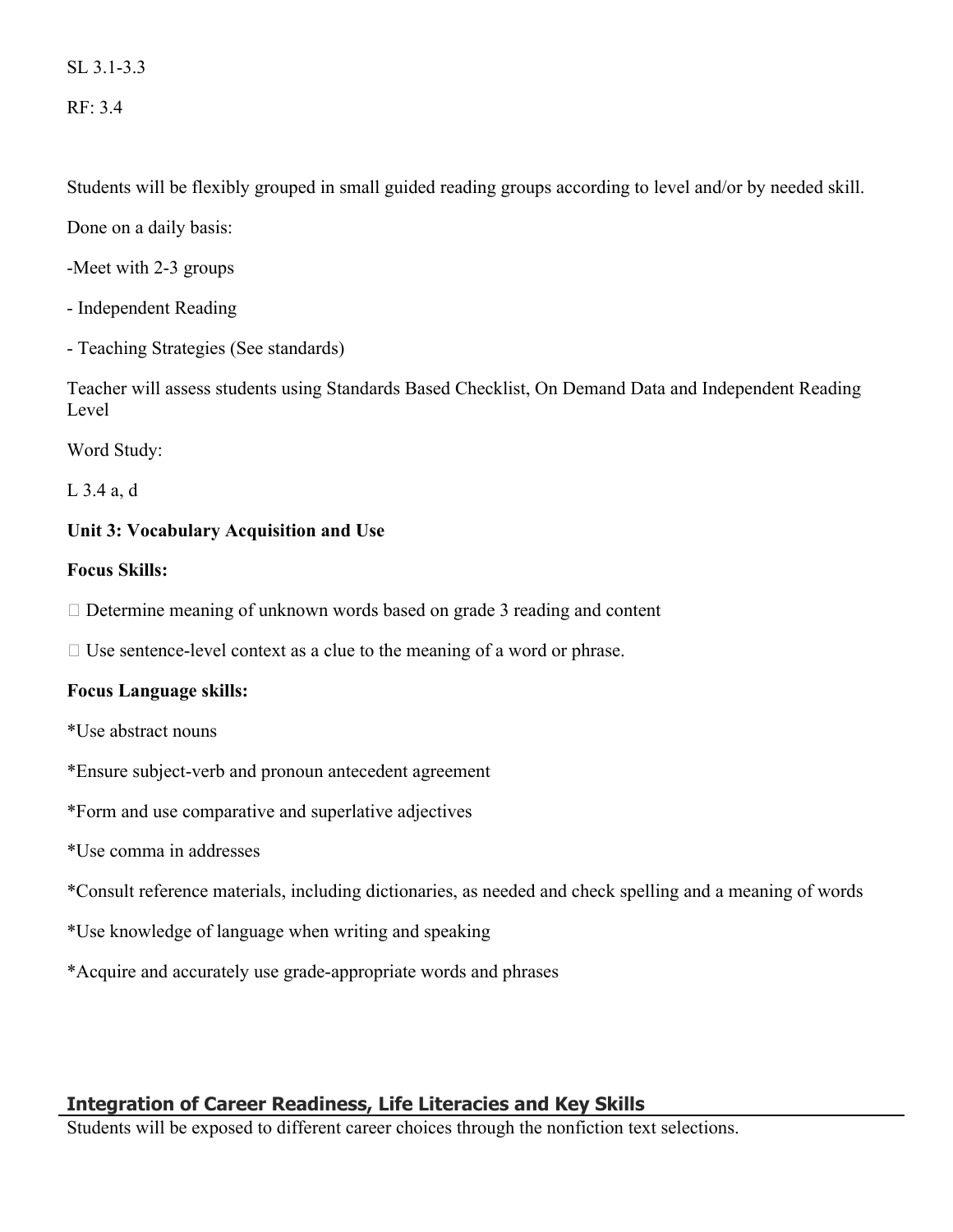| TECH.9.4.5.GCA.1    | Analyze how culture shapes individual and community perspectives and points of view<br>(e.g., 1.1.5.C2a, RL.5.9, 6.1.5. HistoryCC.8).                                                             |
|---------------------|---------------------------------------------------------------------------------------------------------------------------------------------------------------------------------------------------|
| WRK.9.2.5.CAP.1     | Evaluate personal likes and dislikes and identify careers that might be suited to personal<br>likes.                                                                                              |
| TECH.9.4.5.Cl.3     | Participate in a brainstorming session with individuals with diverse perspectives to expand<br>one's thinking about a topic of curiosity (e.g., 8.2.5.ED.2, 1.5.5.CR1a).                          |
| TECH.9.4.5.IML.6    | Use appropriate sources of information from diverse sources, contexts, disciplines, and<br>cultures to answer questions (e.g., RI.5.7, 6.1.5. HistoryCC.7, 7.1.NM. IPRET.5).                      |
| <b>WRK.K-12.P.1</b> | Act as a responsible and contributing community members and employee.                                                                                                                             |
| WRK.K-12.P.3        | Consider the environmental, social and economic impacts of decisions.                                                                                                                             |
| <b>WRK.K-12.P.4</b> | Demonstrate creativity and innovation.                                                                                                                                                            |
| <b>WRK.K-12.P.5</b> | Utilize critical thinking to make sense of problems and persevere in solving them.                                                                                                                |
| <b>WRK.K-12.P.6</b> | Model integrity, ethical leadership and effective management.                                                                                                                                     |
| WRK.K-12.P.9        | Work productively in teams while using cultural/global competence.                                                                                                                                |
| TECH.9.4.5.IML.7    | Evaluate the degree to which information meets a need including social emotional<br>learning, academic, and social (e.g., 2.2.5. PF.5).                                                           |
| WRK.9.2.5.CAP.4     | Explain the reasons why some jobs and careers require specific training, skills, and<br>certification (e.g., life guards, child care, medicine, education) and examples of these<br>requirements. |

# **Technology and Design Integration**

Students will interact with the SmartBoards, Chromebooks, and Document Camera.

|                     | Technology has changed the way people live and work. Various tools can improve daily<br>tasks and quality of life.                                                           |
|---------------------|------------------------------------------------------------------------------------------------------------------------------------------------------------------------------|
| CS.CS               | <b>Computing Systems</b>                                                                                                                                                     |
| CS.K-2.8.2.2. ITH.3 | Identify how technology impacts or improves life.                                                                                                                            |
|                     | Individuals use computing devices to perform a variety of tasks accurately and quickly.<br>Computing devices interpret and follow the instructions they are given literally. |
| CS.K-2.8.1.2.CS.1   | Select and operate computing devices that perform a variety of tasks accurately and<br>quickly based on user needs and preferences.                                          |

# **Interdisciplinary Connections**

**Science** 

Social Studies

# **Differentiation**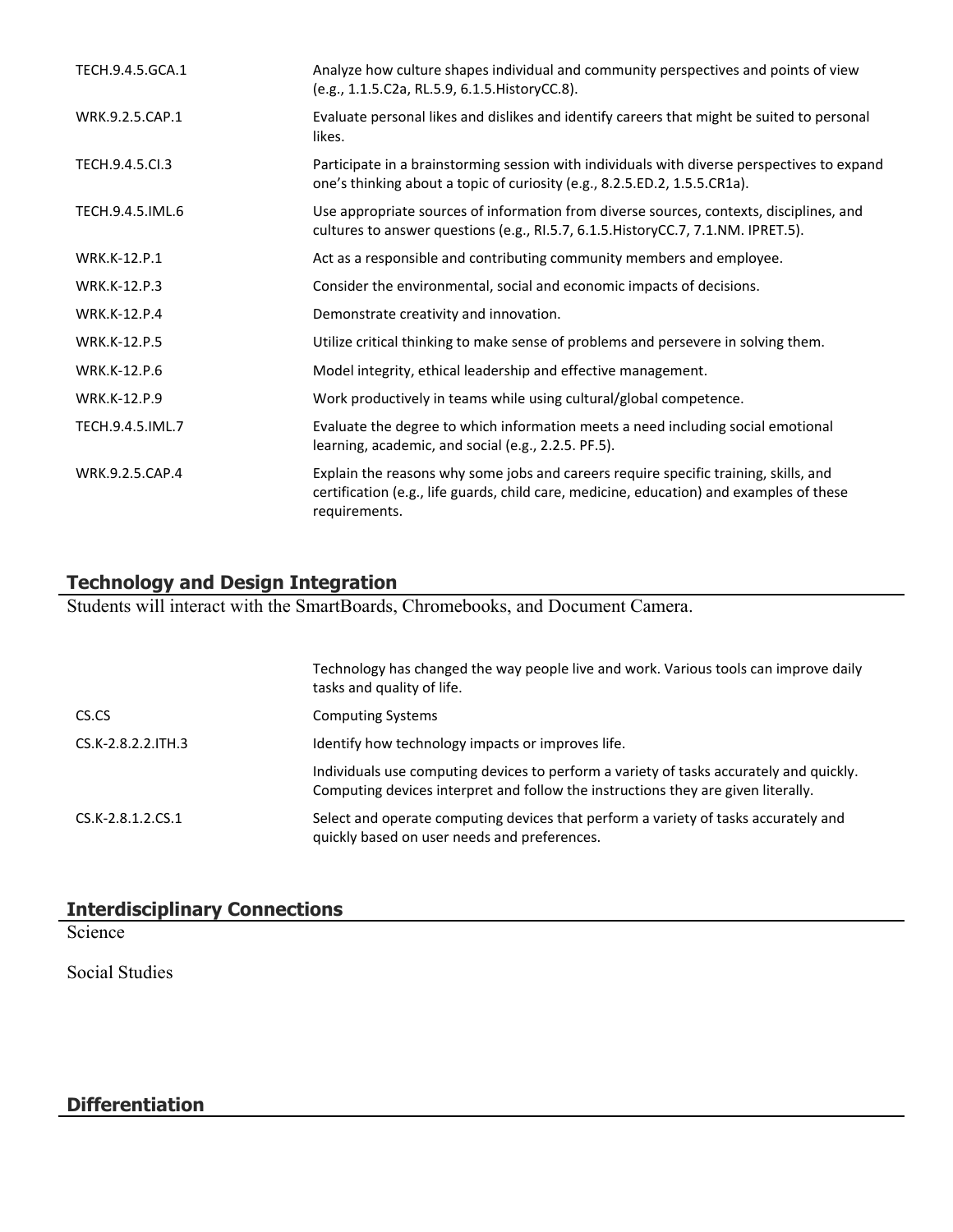- Understand that gifted students, just like all students, come to school to learn and be challenged.
- Pre-assess your students. Find out their areas of strength as well as those areas you may need to address before students move on.
- Consider grouping gifted students together for at least part of the school day.
- Plan for differentiation. Consider pre-assessments, extension activities, and compacting the curriculum.
- Use phrases like "You've shown you don't need more practice" or "You need more practice" instead of words like "qualify" or "eligible" when referring to extension work.
- Encourage high-ability students to take on challenges. Because they're often used to getting good grades, gifted students may be risk averse.

### **Definitions of Differentiation Components**:

- $\circ$  Content the specific information that is to be taught in the lesson/unit/course of instruction.
- o Process how the student will acquire the content information.
- o Product how the student will demonstrate understanding of the content.
- o Learning Environment the environment where learning is taking place including physical location and/or student grouping

### **Differentiation occurring in this unit:**

Based on invidual need, teachers will offer additional support though conferencing, modified mentor text, peer support and individualized mini-lessons.

Advanced learners will be offered more rigorous mentor texts to emulate, teacher conferences and reference materials to support in-depth writing endeavors, based on choice.

# **Modifications & Accommodations**

Refer to QSAC EXCEL SMALL SPED ACCOMMOCATIONS spreadsheet in this discipline.

### **Modifications and Accommodations used in this unit:**

IEP and 504 accommodations will be utilized.

# **Benchmark Assessments**

**Benchmark Assessments** are given periodically (e.g., at the end of every quarter or as frequently as once per month) throughout a school year to establish baseline achievement data and measure progress toward a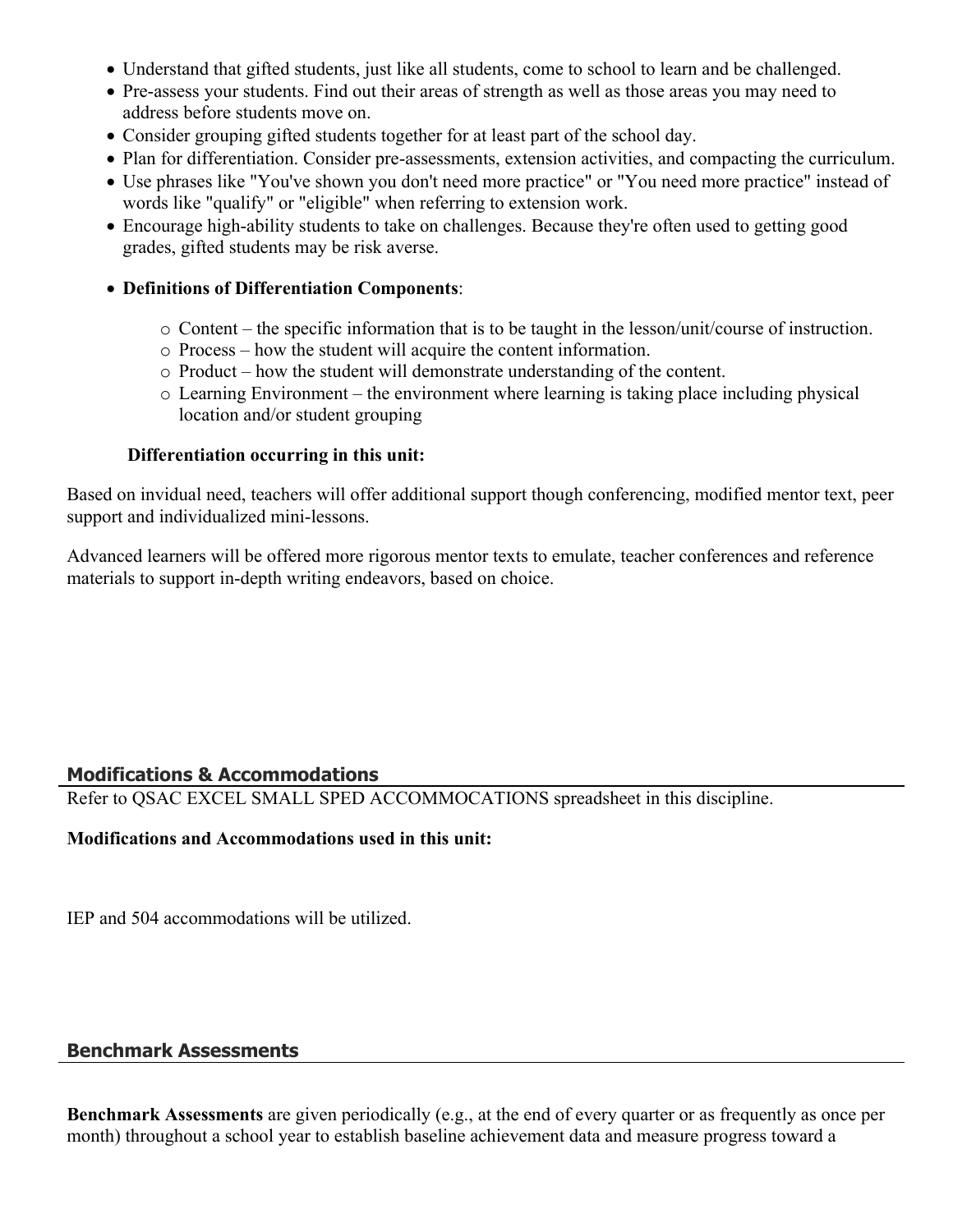standard or set of academic standards and goals.

#### **Schoolwide Benchmark assessments:**

Aimsweb benchmarks 3X a year

Linkit Benchmarks 3X a year

DRA

### **Additional Benchmarks used in this unit:**

DRA

Aimsweb

Linkit testing 3 times a year.

# **Formative Assessments**

Assessment allows both instructor and student to monitor progress towards achieving learning objectives, and can be approached in a variety of ways. **Formative assessment** refers to tools that identify misconceptions, struggles, and learning gaps along the way and assess how to close those gaps. It includes effective tools for helping to shape learning, and can even bolster students' abilities to take ownership of their learning when they understand that the goal is to improve learning, not apply final marks (Trumbull and Lash, 2013). It can include students assessing themselves, peers, or even the instructor, through writing, quizzes, conversation, and more. In short, formative assessment occurs throughout a class or course, and seeks to improve student achievement of learning objectives through approaches that can support specific student needs (Theal and Franklin, 2010, p. 151).

### **Formative Assessments used in this unit:**

Teacher conference

**Discussion** 

Homework

Teacher made assignments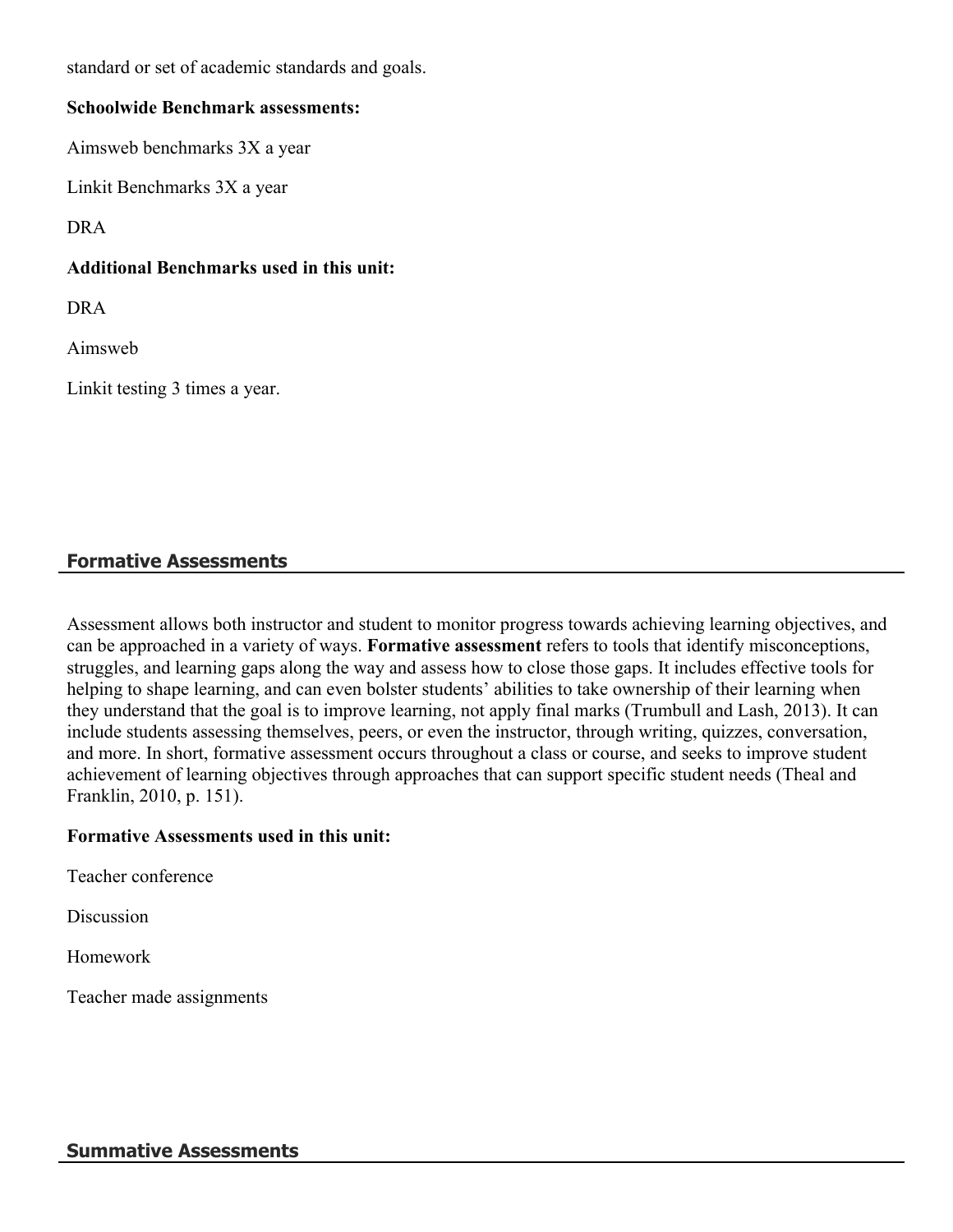**Summative assessments** evaluate student learning, knowledge, proficiency, or success at the conclusion of an instructional period, like a unit, course, or program. Summative assessments are almost always formally graded and often heavily weighted (though they do not need to be). Summative assessment can be used to great effect in conjunction and alignment with formative assessment, and instructors can consider a variety of ways to combine these approaches.

### **Summative assessments for this unit:**

Performance Assessments

Writing Rubrics

Reading & Writing Checklists

Word Study Quizzes

### **Instructional Materials**

Bookroom

Hyperlinks

Internet

Media Center

http://commoncore.org/maps/index.php/

http://www.corestandards.org/

| <b>Online Links</b>                                                                                                         |                                                                                                                                                                                                                                                                                                     |  |
|-----------------------------------------------------------------------------------------------------------------------------|-----------------------------------------------------------------------------------------------------------------------------------------------------------------------------------------------------------------------------------------------------------------------------------------------------|--|
| Reading                                                                                                                     | Grammar                                                                                                                                                                                                                                                                                             |  |
|                                                                                                                             | <b>Abstract Nouns:</b>                                                                                                                                                                                                                                                                              |  |
| ys-weather-rainbows<br>http://blogs.scholastic.com/files/pdf-<br>$slideshow-1.pdf$<br>[http://www.glencoe.com/sites/common] | http://www.readworks.org/passages/wh http://www.ezschool.com/Games/NounSort2.html<br>http://www.softschools.com/quizzes/language arts/abstract noun<br>s/quiz1963.html<br>http://www.quia.com/servlets/quia.activities.common.ActivityPla<br>yer?AP rand=2039405678&AP activityType=6&AP urlId=7436 |  |
| assets/socialstudies/immigration/pdf/                                                                                       | $\&AP$ continuePlay=true&id=7436                                                                                                                                                                                                                                                                    |  |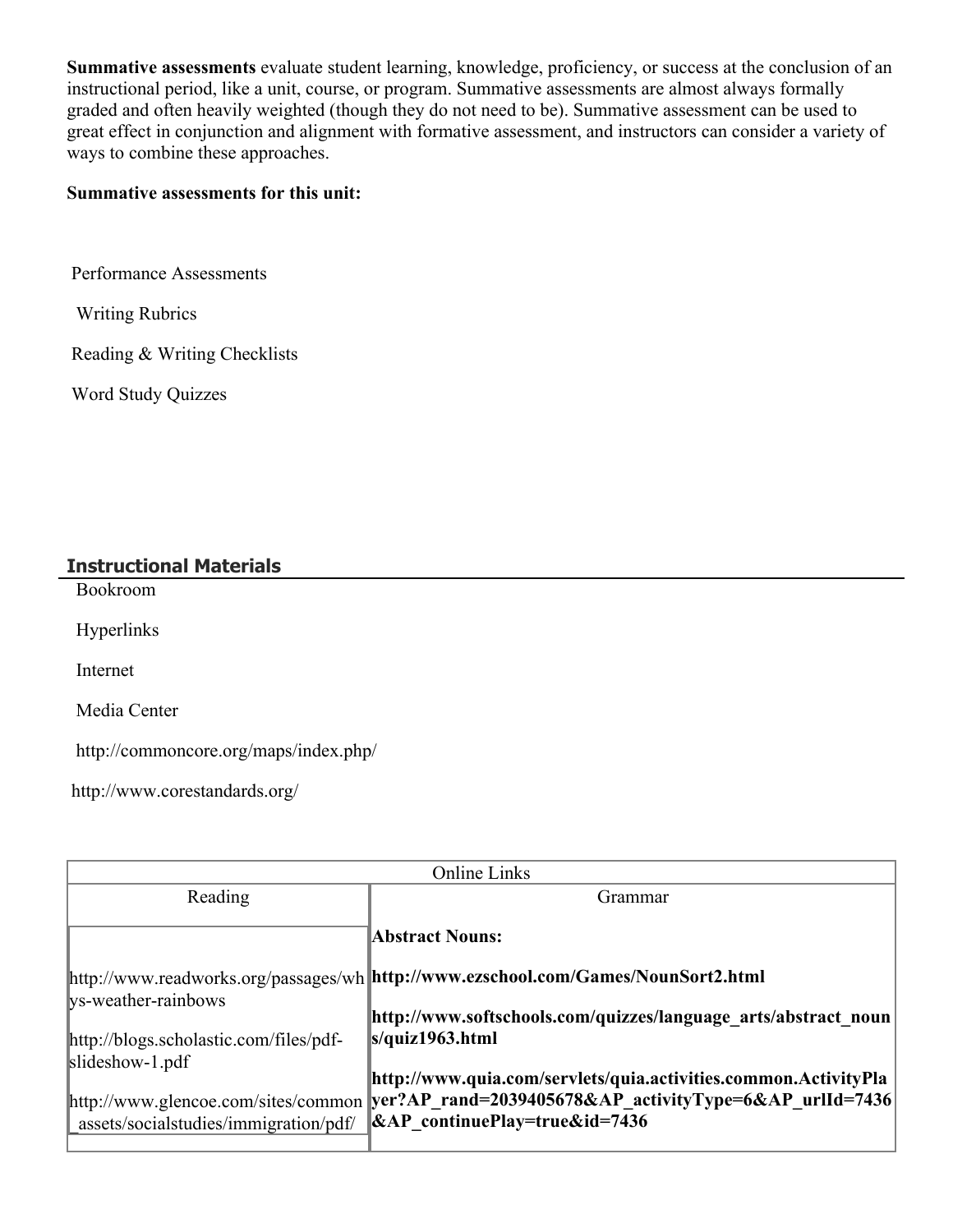| Grade 3 RC 37.pdf                                                            | http://www.quia.com/quiz/799988.html                                                         |
|------------------------------------------------------------------------------|----------------------------------------------------------------------------------------------|
| http://www.glencoe.com/sites/common<br>assets/socialstudies/immigration/pdf/ | Subject-verb and pronoun antecedent agreement                                                |
| Grade 3 WAI 38.pdf                                                           | http://grammar.ccc.commnet.edu/grammar/quizzes/agreement q<br>uiz.htm                        |
|                                                                              | Comparative and superlative adjectives                                                       |
|                                                                              | http://www.sheppardsoftware.com/grammar/adjectives.htm                                       |
|                                                                              | http://www.childrensuniversity.manchester.ac.uk/interactives/lan<br>guages/words/adjectives/ |
|                                                                              | http://www.ezschool.com/Games/Adjectives.html                                                |
|                                                                              | http://www.superteachertools.com/jeopardy/usergames/Feb20110<br>8/game1298346940.php         |
|                                                                              | http://pbskids.org/lions/games/trampolini.html                                               |
|                                                                              |                                                                                              |

# **Standards**

| LA.SL.3.2 | Determine the main ideas and supporting details of a text read aloud or information<br>presented in diverse media and formats, including visually, quantitatively, and orally.                                        |
|-----------|-----------------------------------------------------------------------------------------------------------------------------------------------------------------------------------------------------------------------|
| LA.SL.3.3 | Ask and answer questions about information from a speaker, offering appropriate<br>elaboration and detail.                                                                                                            |
| LA.RI.3.4 | Determine the meaning of general academic and domain-specific words and phrases in a<br>text relevant to a grade 3 topic or subject area.                                                                             |
| LA.RI.3.5 | Use text features and search tools (e.g., key words, sidebars, hyperlinks) to locate<br>information relevant to a given topic efficiently.                                                                            |
| LA.RI.3.6 | Distinguish their own point of view from that of the author of a text.                                                                                                                                                |
| LA.RI.3.1 | Ask and answer questions, and make relevant connections to demonstrate understanding<br>of a text, referring explicitly to the text as the basis for the answers.                                                     |
| LA.RI.3.7 | Use information gained from text features (e.g., illustrations, maps, photographs) and the<br>words in a text to demonstrate understanding of the text (e.g., where, when, why, and<br>how key events occur).         |
| LA.RI.3.2 | Determine the main idea of a text; recount the key details and explain how they support<br>the main idea.                                                                                                             |
| LA.RI.3.3 | Describe the relationship between a series of historical events, scientific ideas or concepts,<br>or steps in technical procedures in a text, using language that pertains to time, sequence,<br>and cause/effect.    |
| LA.RI.3.8 | Describe the logical connection between particular sentences and paragraphs in a text<br>(e.g., comparison, cause/effect, first/second/third in a sequence) to support specific points<br>the author makes in a text. |